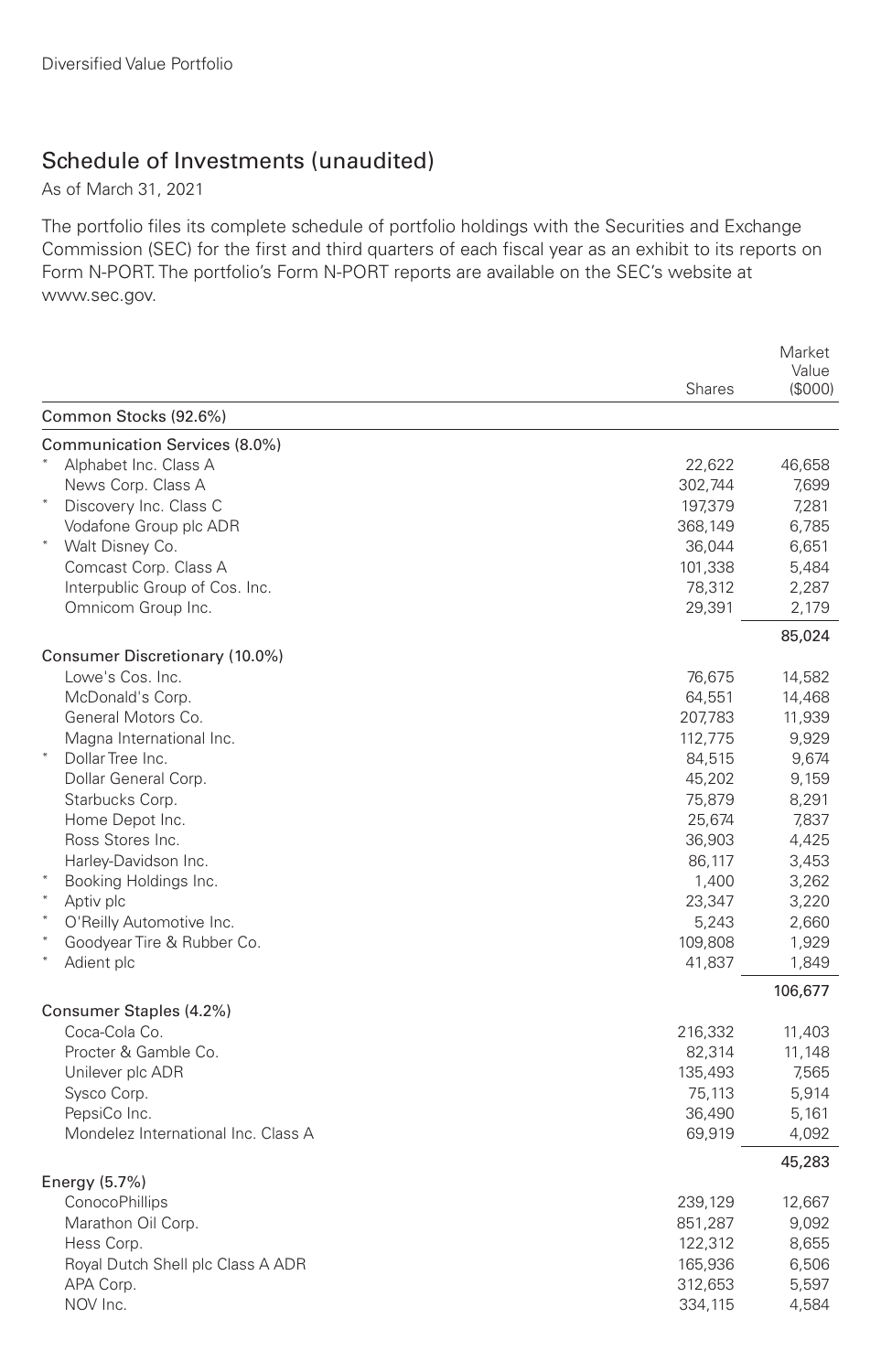|                                                          |                    | Market           |
|----------------------------------------------------------|--------------------|------------------|
|                                                          | <b>Shares</b>      | Value<br>(\$000) |
|                                                          |                    |                  |
| Halliburton Co.                                          | 203,879            | 4,375            |
| Marathon Petroleum Corp.                                 | 57,243             | 3,062            |
| Schlumberger NV                                          | 101,700<br>102,000 | 2,765            |
| Baker Hughes Co. Class A                                 |                    | 2,204<br>1,095   |
| Murphy Oil Corp.                                         | 66,740             |                  |
| Financials (19.9%)                                       |                    | 60,602           |
| Bank of America Corp.                                    | 857,609            | 33,181           |
| Citigroup Inc.                                           | 292,253            | 21,261           |
| American International Group Inc.                        | 450,802            | 20,831           |
| Wells Fargo & Co.                                        | 530,133            | 20,712           |
| Intercontinental Exchange Inc.                           | 182,851            | 20,421           |
| American Express Co.                                     | 108,233            | 15,308           |
| JPMorgan Chase & Co.                                     | 68,259             | 10,391           |
| Goldman Sachs Group Inc.                                 | 31,090             | 10,166           |
| Marsh & McLennan Cos. Inc.                               | 67,357             | 8,204            |
| Travelers Cos. Inc.                                      | 43,282             | 6,510            |
| Berkshire Hathaway Inc. Class B                          | 24,800             | 6,336            |
| PNC Financial Services Group Inc.                        | 33,812             | 5,931            |
| Commerce Bancshares Inc.                                 | 72,729             | 5,572            |
| Bank of New York Mellon Corp.                            | 115,334            | 5,454            |
| Hartford Financial Services Group Inc.                   | 78,800             | 5,263            |
| Citizens Financial Group Inc.<br>Equitable Holdings Inc. | 114,761            | 5,067            |
| CIT Group Inc.                                           | 136,264            | 4,445            |
| <b>Discover Financial Services</b>                       | 73,752<br>21,377   | 3,799<br>2,031   |
| State Street Corp.                                       | 23,210             | 1,950            |
|                                                          |                    | 212,833          |
| Health Care (14.4%)                                      |                    |                  |
| Medtronic plc                                            | 217,450            | 25,687           |
| Johnson & Johnson                                        | 153,022            | 25,149           |
| Anthem Inc.                                              | 36,181             | 12,987           |
| UnitedHealth Group Inc.                                  | 28,688             | 10,674           |
| Humana Inc.                                              | 25,199             | 10,565           |
| Danaher Corp.                                            | 43,918             | 9,885            |
| Thermo Fisher Scientific Inc.                            | 20,195             | 9,217            |
| Boston Scientific Corp.                                  | 194,869            | 7,532            |
| Zoetis Inc.                                              | 41,149             | 6,480            |
| IQVIA Holdings Inc.                                      | 29,937             | 5,782            |
| GlaxoSmithKline plc ADR                                  | 145,316            | 5,186            |
| Laboratory Corp. of America Holdings<br>$\ast$           | 19,851             | 5,063            |
| Centene Corp.                                            | 70,160             | 4,484            |
| Sanofi ADR                                               | 75,064             | 3,713            |
| Zimmer Biomet Holdings Inc.                              | 15,211             | 2,435            |
| Bristol-Myers Squibb Co.                                 | 38,500             | 2,430            |
| Maravai LifeSciences Holdings Inc. Class A               | 64,690             | 2,305            |
| HCA Healthcare Inc.                                      | 11,700<br>5,488    | 2,204            |
| Biogen Inc.                                              |                    | 1,535            |
| Industrials (9.1%)                                       |                    | 153,313          |
| General Electric Co.                                     | 1,480,922          | 19,444           |
| Honeywell International Inc.                             | 89,097             | 19,340           |
| FedEx Corp.                                              | 49,004             | 13,919           |
| Norfolk Southern Corp.                                   | 43,275             | 11,620           |
| Waste Management Inc.                                    | 65,022             | 8,389            |
| CNH Industrial NV                                        | 534,634            | 8,362            |
| Cummins Inc.                                             | 30,651             | 7,942            |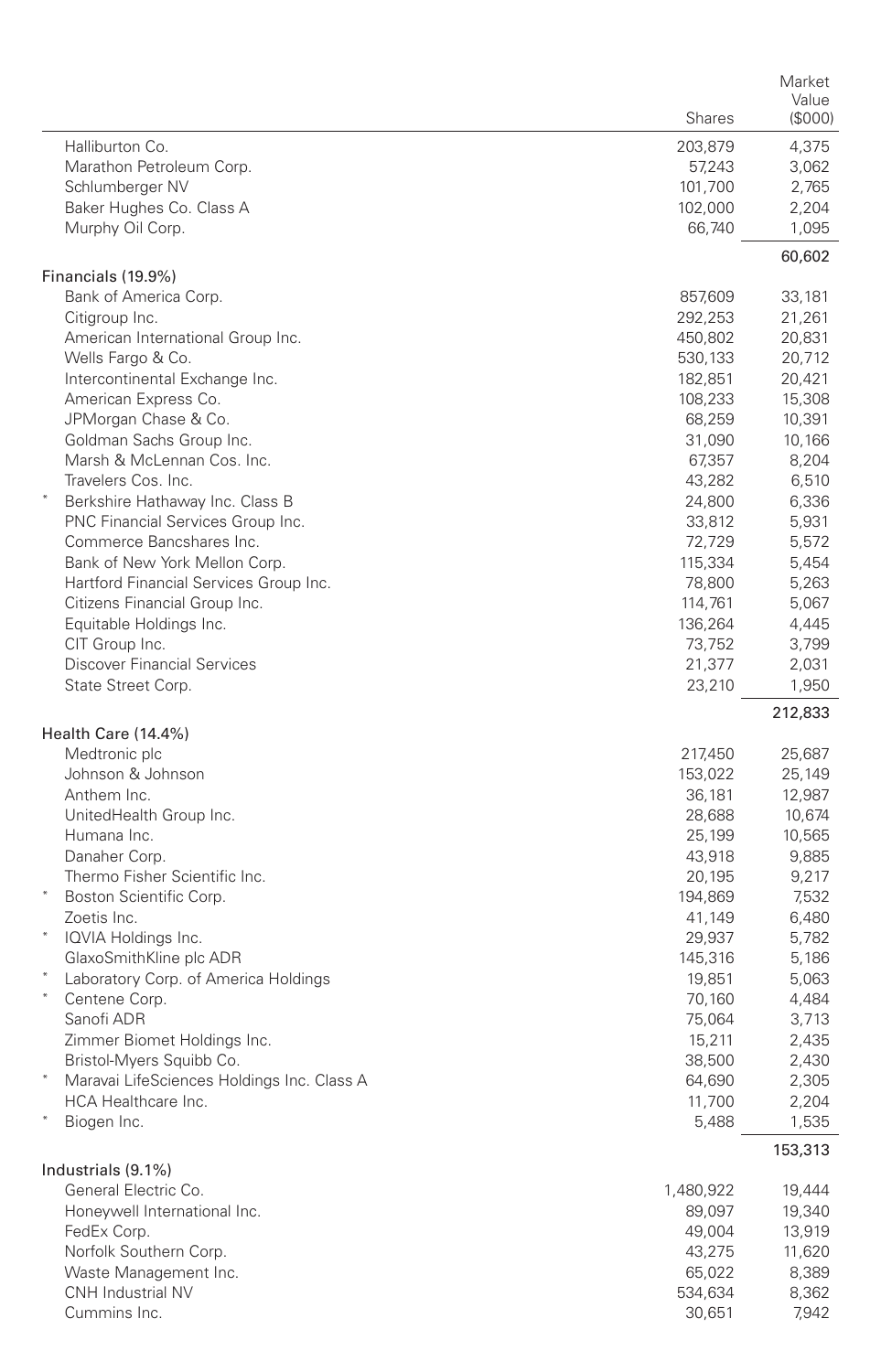|                                                             | <b>Shares</b>     | Market<br>Value<br>(S000) |
|-------------------------------------------------------------|-------------------|---------------------------|
| Caterpillar Inc.                                            | 22,804            | 5,288                     |
| PACCAR Inc.                                                 | 17,820            | 1,656                     |
| Fluor Corp.                                                 | 64,750            | 1,495                     |
|                                                             |                   | 97,455                    |
| Information Technology (18.4%)                              |                   |                           |
| Microsoft Corp.                                             | 216,705           | 51,093                    |
| Visa Inc. Class A<br>Apple Inc.                             | 81,041            | 17,159                    |
| Texas Instruments Inc.                                      | 119,394           | 14,584<br>13,455          |
| Cisco Systems Inc.                                          | 71,194<br>222,374 | 11,499                    |
| Analog Devices Inc.                                         | 70,356            | 10,911                    |
| Oracle Corp.                                                | 126,864           | 8,902                     |
| Corning Inc.                                                | 163,030           | 7,093                     |
| F5 Networks Inc.                                            | 32,700            | 6,822                     |
| Amphenol Corp. Class A                                      | 102,030           | 6,731                     |
| Accenture plc Class A                                       | 24,175            | 6,678                     |
| Hewlett Packard Enterprise Co.                              | 420,007           | 6,611                     |
| Applied Materials Inc.                                      | 38,772            | 5,180                     |
| salesforce.com Inc.                                         | 23,928            | 5,070                     |
| Fidelity National Information Services Inc.                 | 35,983            | 5,060                     |
| TE Connectivity Ltd.                                        | 38,860            | 5,017                     |
| Telefonaktiebolaget LM Ericsson ADR                         | 379,415           | 5,004                     |
| Adobe Inc.                                                  | 7,471             | 3,551                     |
| CDW Corp.                                                   | 20,969            | 3,476                     |
| Palo Alto Networks Inc.                                     | 8,406             | 2,707                     |
| Materials (0.9%)                                            |                   | 196,603                   |
| Avery Dennison Corp.                                        | 32,061            | 5,888                     |
| International Paper Co.                                     | 65,797            | 3,558                     |
|                                                             |                   | 9,446                     |
| Real Estate (0.9%)                                          |                   |                           |
| Prologis Inc.                                               | 94,007            | 9,965                     |
| Utilities (1.1%)                                            |                   |                           |
| PPL Corp.                                                   | 316,755           | 9,135                     |
| Southern Co.                                                | 36,123            | 2,246                     |
|                                                             |                   | 11,381                    |
| Total Common Stocks (Cost \$815,539)                        |                   | 988,582                   |
| Temporary Cash Investments (6.9%)                           |                   |                           |
| Money Market Fund (6.9%)                                    |                   |                           |
| 1<br>Vanguard Market Liquidity Fund, 0.081% (Cost \$73,742) | 737,414           | 73,741                    |
| Total Investments (99.5%) (Cost \$889,281)                  |                   | 1,062,323                 |
| Other Assets and Liabilities-Net (0.5%)                     |                   | 5,787                     |
| Net Assets (100%)                                           |                   | 1,068,110                 |

Cost is in \$000.

\* Non-income-producing security.

1 Affiliated money market fund available only to Vanguard funds and certain trusts and accounts managed by Vanguard. Rate shown is the 7-day yield.

ADR—American Depositary Receipt.